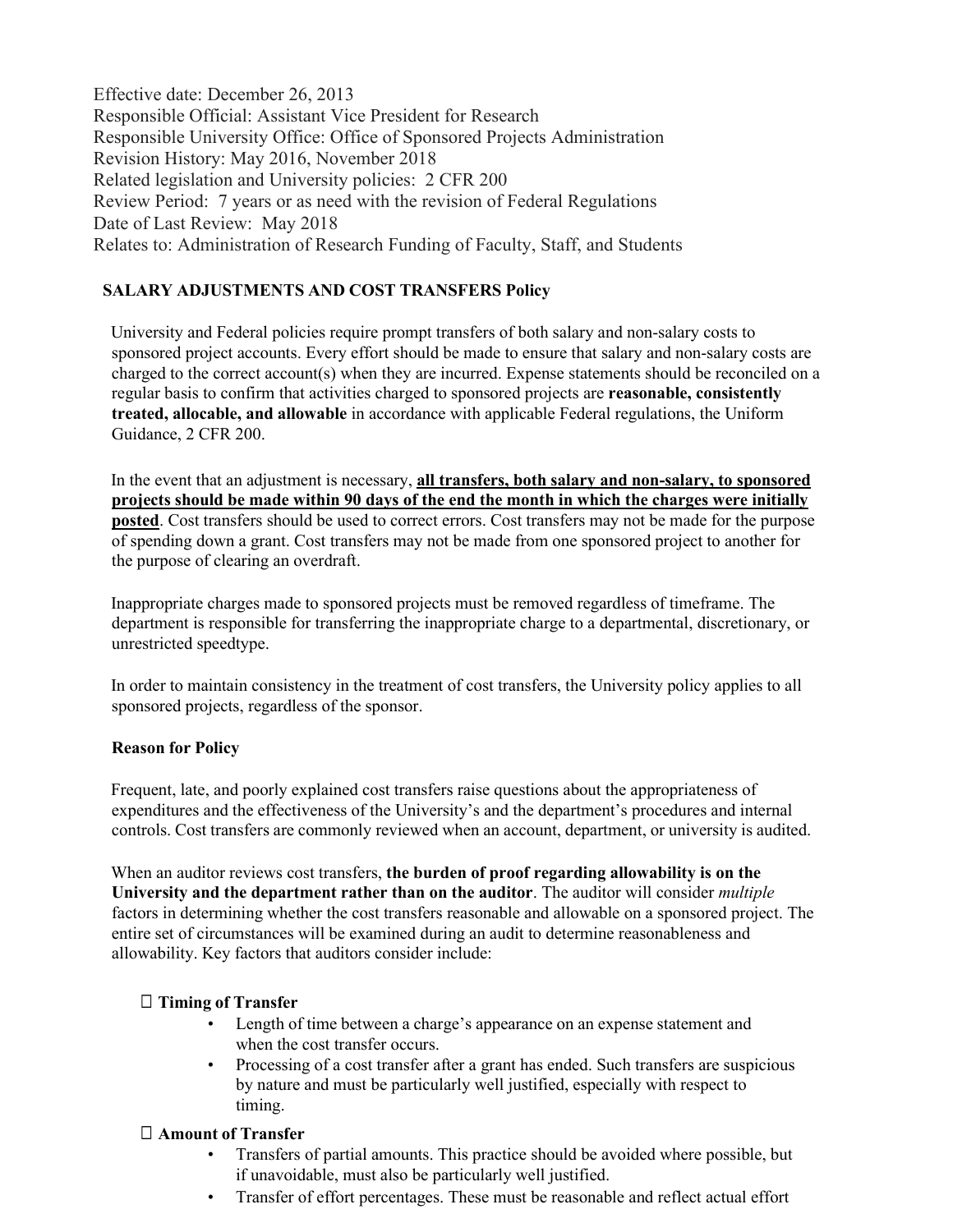spent.

# □ **Reason for Transfer**

• Impact of the cost transfer (i.e. does it remove an over expenditure to balance out a project? Does the transfer only serve to expend an unobligated balance?).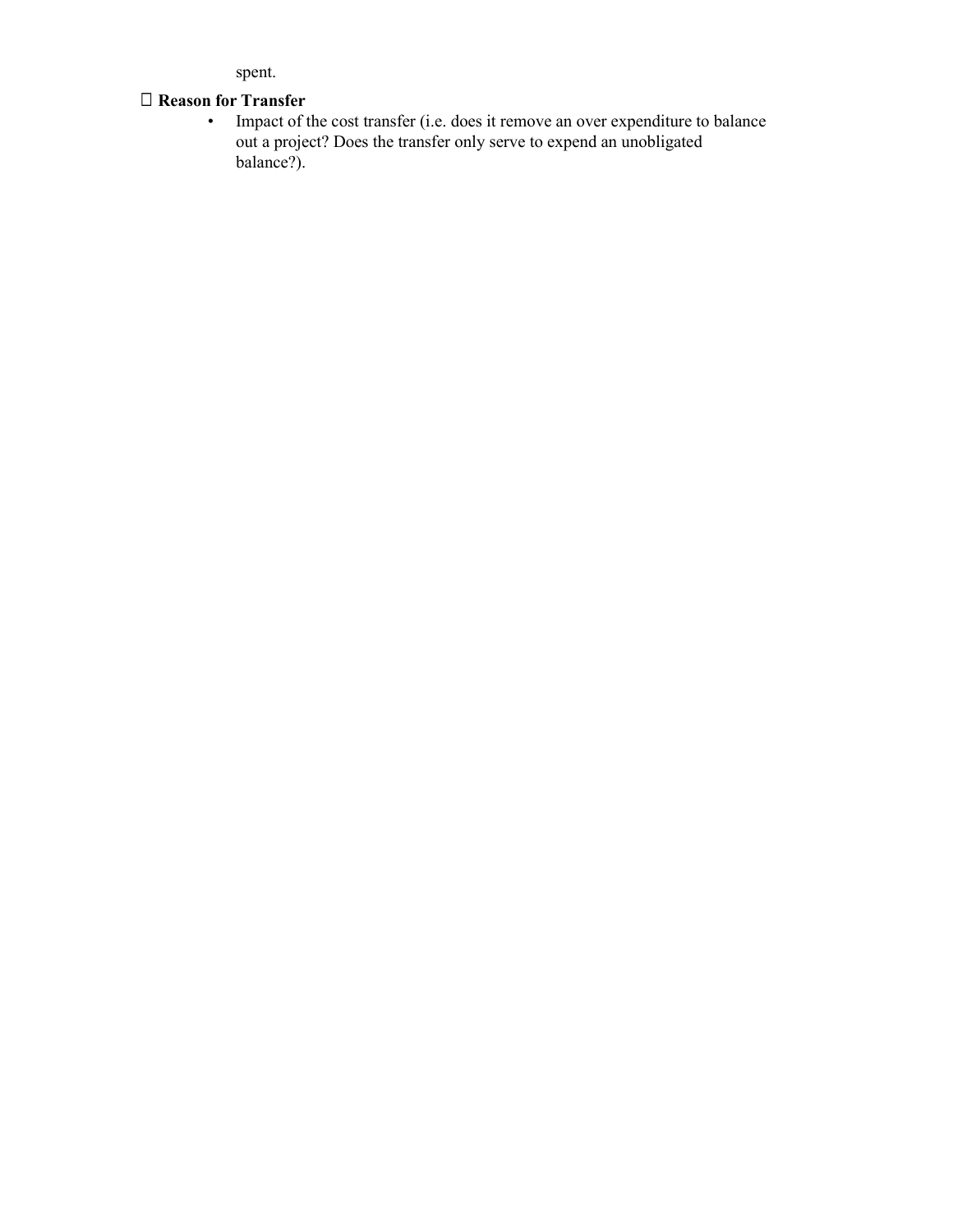# □ **Frequency of Transfer**

- Frequency of expense statement reconciliation. This issue has been raised as a finding during the University's single audit in the past. It is critical that expense statements be reconciled on a timely basis in order to facilitate the timely processing of cost transfers.
- Numerous cost transfers, especially those made to correct errors in the initial recording of costs. These transfers may indicate the need for improvements in the University's and department's accounting system and/or internal controls. Therefore, where such errors occur, grantees are encouraged and may be required to evaluate the need for improvements in these areas and to make the improvements deemed necessary.

### *Responsibility***:**

Principal Investigators (PIs) take primary responsibility for ensuring compliance with federal regulations as well as the monitoring of expenditures, timely correction of errors, and proper allocation of expenses.

Staff who post journals, reviewers and approvers of journals also bear responsibility for cost transfer processing and classification of university expenditures. Spending is the responsibility of the departments that administer sponsored projects and should be consistent with the University's mission and the terms and conditions of external sources. If a person believes an expenditure is noncompliant, he or she must report it to one of the following university resources: Sponsored Projects Accounting, the Office of Sponsored Program Administration, the Office of Audit Services, the Office of Counsel, or the Integrity Hotline. The appropriate central administration office will review the circumstances and determine the appropriate course of action.

### **Procedure**

### *Salary Transfers*:

Salary adjustments (cost transfers) must be processed through the PeopleSoft HCM system. Transfers to or between sponsored projects will be routed to the Controller's Office for approval. Transfers of salary expenses are subject to additional scrutiny and must be well justified. The justification must explain; 1) why the project or speedtype that is being credited was initially charged; 2) why the charge belongs on the sponsored project being charged, and; 3) why there was a delay (if any) in transferring the charge to the proper project. Additional information on specific circumstances (transfer after 90 days, transfers that impact reporting, etc.) that may be involved is found in the Discussion section.

### *Six month limit for salary adjustments:*

**Effective December 1, 2006, the PeopleSoft HCM system will no longer permit salary cost transfers in excess of six months from the end of the month that the distribution first appeared.** This change applies regardless of the speedtype involved (e.g., operating, endowment, instruction, etc.). This six month window is a systematic limit and does not apply to sponsored projects which are limited to the 90 day rule mentioned above.

### *Non-Salary Transfers*:

Non-salary cost transfers must be processed through the PeopleSoft Financials system using a journal entry. The journal description must provide adequate justification explaining why the transfer is being made. Non-salary cost transfers affecting sponsored projects require that supporting documentation be attached to the journal in Peoplesoft. . Such documentation must include a copy of the expense or ledger statement for the speedtype that is being credited. Additional information on specific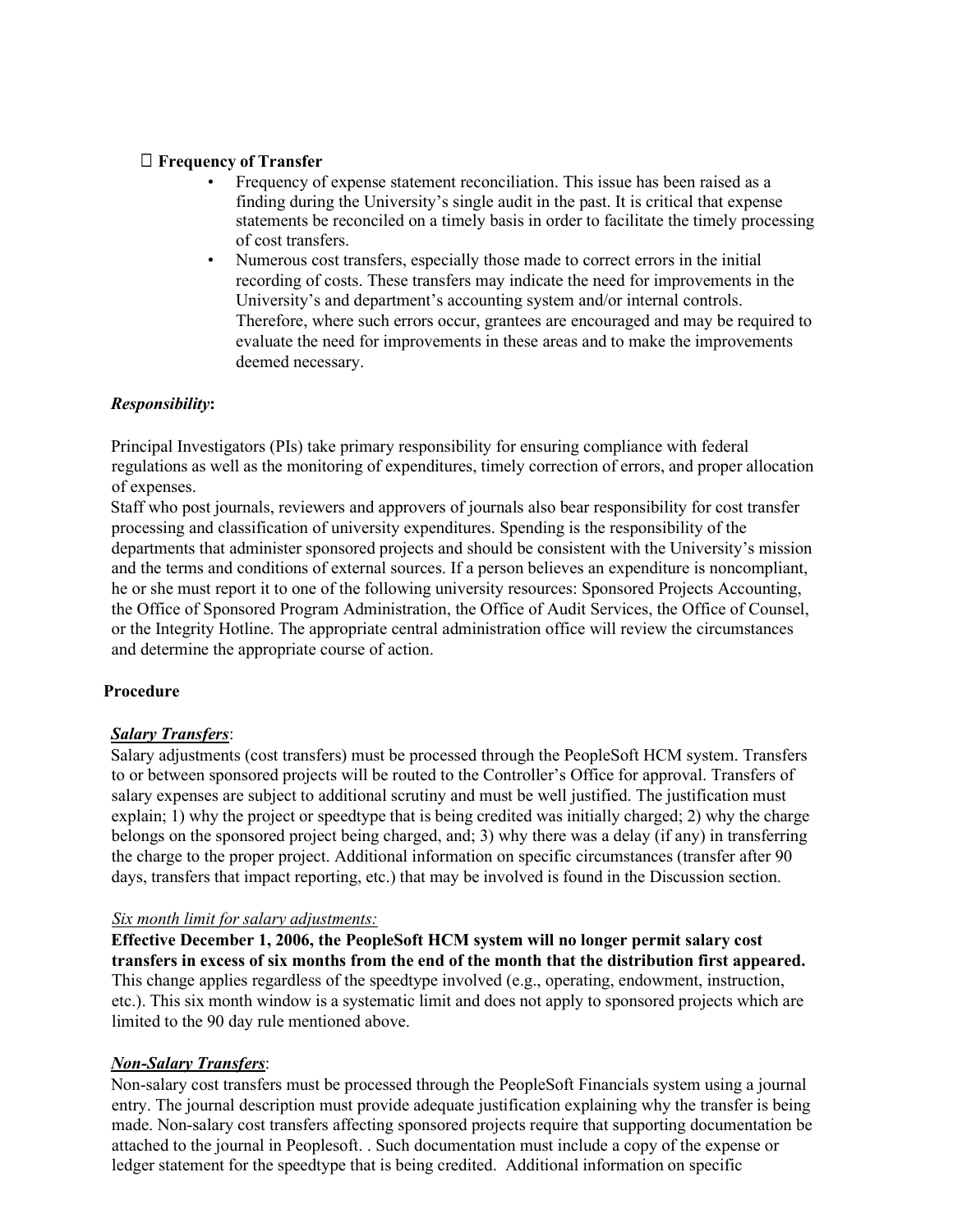circumstances (transfer after 90 days, transfers that impact reporting, etc.) that may be involved is found in the Discussion section.

### **Discussion**

### *Cost Transfers for Activity in Excess of 90 Days from the Month the Charge First Appeared:*

Journals correcting charges to sponsored projects for postings more than 90 days old will be processed only under extenuating circumstances and a completed Late Cost Transfer Justification Form must be included with the supporting documentation for the transfer. This should be attached to the Peoplesoft journal for non-salary transfers or forwarded to the appropriate business office for salary cost transfers. The Late Cost Transfer Justification Form can be found on the Office of Sponsored Projects website at <http://www.case.edu/research/resources/forms-policies/> Supporting documentation may include a copy of the related Notice of Award, sponsor correspondence, etc. Inappropriate charges should be removed from sponsored projects regardless of the amount of time that has passed. Such charges may not be eligible to be transferred to another sponsored project, but may be moved to a discretionary, departmental, or unrestricted speedtype without a Late Cost Transfer Justification Form.

### *After End Date Cost Transfers*:

Cost transfers that occur after the end date of a sponsored project or affect an over-expended project are particularly susceptible to audit scrutiny. Such transfers require additional justification and/or documentation unless these costs are being moved to a sub-account within the same project.

#### *Cost Transfers and Effort Certification or Final Financial Reports:*

Cost transfers for employees who have already certified their effort for the reporting period in which the transfer falls are generally not permitted unless unusual circumstances exist. Payroll distribution and certified effort must agree.

If a cost transfer is requested that would result in a variance over the accepted tolerance of certified effort, a Request to Recertify the Effort Report is required as part of the supporting documentation. Details on this process can be found on the Effort Reporting Website at <http://www.case.edu/research/faculty-staff/award-mgt/effort/> .

If a cost transfer is requested on a speedtype for which the final Financial Status Report or Final Invoice has been issued, the cost transfer will not be permitted unless the transfer(s) was anticipated as a part of the close out process or the charge was unallowable. S

#### *Closely Related Work and Allocation of Costs*

When salaries and/or other activities are being supported by two or more sources, costs should be allocated among the sources of support in a reasonable, documentable manner that reflects the actual benefit to the projects involved. If a cost benefits two or more projects or activities in proportions that can be determined, the cost should be allocated to the projects based on the proportional benefit. If a cost benefits two or more projects or activities, the costs can only be allocated to those projects based upon a recognized cost accounting basis. For example, if equipment maintenance costs are to be allocated one-half to one project and one- half to the other, there needs to be documentation to support the allocation. Such documentation may be a usage log or percent of effort that the lab technicians spend on each project, provided there is a correlation between machine usage and technician effort.

### *Tools to Avoid Cost Transfers*

A majority of cost transfers are due to delays in obtaining sponsored project funding or to delays in obtaining an end date extension for existing funding. Two primary tools can be used to avoid cost transfers related to such delays: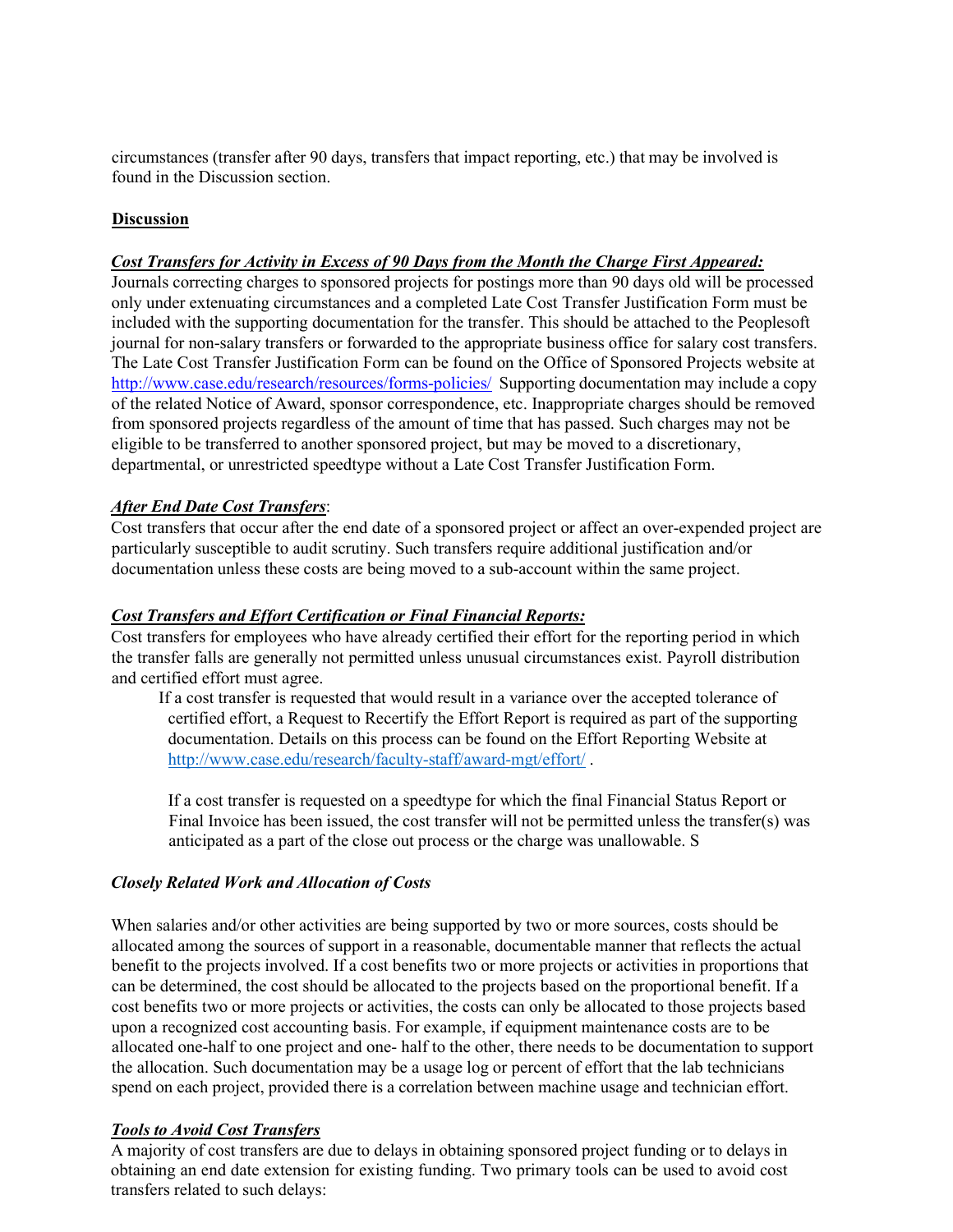1. Preliminary Account Number - If departments are waiting for new sponsored funding or competing funding which would result in the issuance of a new project number, then a preliminary account number may be requested. This request is completed in Sparta via a Follow-on-submission to the original funding proposal for the award. Departments should attach supporting documentation to substantiate that funding is forthcoming. The request should be approved by the principal investigator, the department chair, and the respective management center and be processed through the Office of Sponsored Projects Administration. For the School of Medicine, the Office of Grants and Contracts serves as the management center representative and also as the end processing point for awards based in the School of Medicine. Administration. Note that if sponsored funding is not obtained, the costs incurred will be the responsibility of the department and may not be transferred to another sponsored project unless the department can demonstrate that the projects are scientifically related.

2. Petition – This request is completed in Sparta via a Follow-on-submission to the original funding proposal for the award. The Petition is used if departments are awaiting non-competing funding and/or an end date extension (no-cost extension) for an existing project. The required supporting documentation, approval process and routing for the petition form is the same as for the preliminary account number above. As with preliminary account numbers, if the funding or the end date extension is not obtained, the costs incurred will be the responsibility of the department and may not be transferred to another sponsored project unless the department can demonstrate that the projects are scientifically related. Also, petitions can only be active for three months. A new petition should be filed only if departments can justify the reason for the delay and demonstrate that funding is still forthcoming. The most frequent need for a second petition is a delay in sponsored contract negotiations.

### **Samples of Cost Transfer Justifications:**

### **1. Questionable Justification - "To transfer overage to related Project."**

Reason - Transfer of overages from one project to another is not permitted.

Remedy - If projects are related, identify which costs are to be shared and clearly indicate how the amount to be shared was determined.

Acceptable Justification – "To transfer supplies used on related projects. Supplies should be shared equally on both projects, per supply usage manuals kept in the lab. Thus 50% of the cost of the highlighted items is being transferred."

### **2. Questionable Justification – "To correct account charged incorrectly due to clerical error."**

Reason - Insufficient explanation of why and how the clerical error occurred. In general, this explanation is only adequate if a transposition error occurred, and this should be stated.

Remedy - Explain the nature of the clerical error.

Acceptable Justification – "The technician who ordered supplies used the account number of a project which was terminated. She has been instructed to use the new number. I've also asked that all supply orders be reviewed and approved by the department administrator to prevent this from occurring again."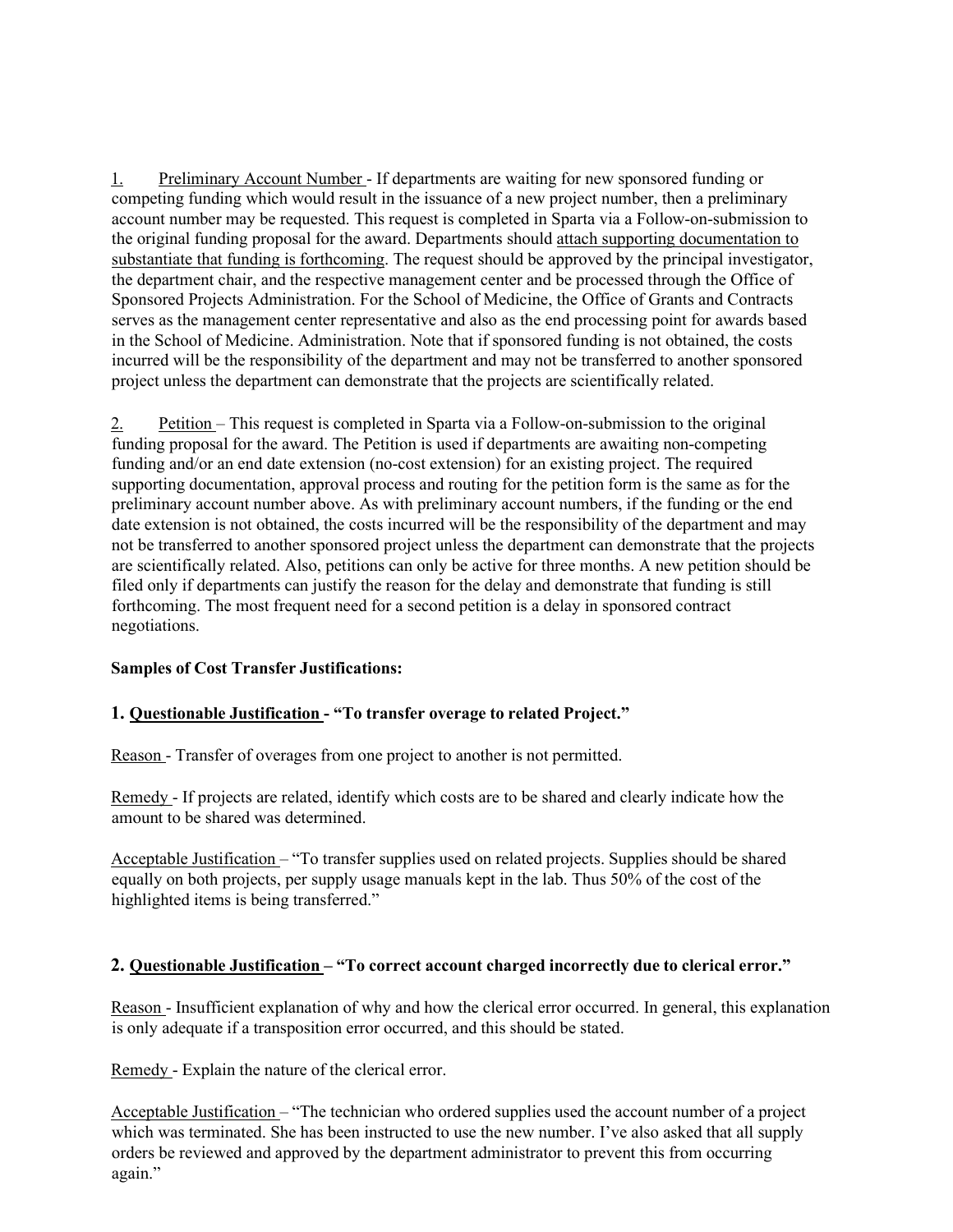# **3. Questionable Justification – "To transfer unallowable maintenance costs from Dr. Smith's American Heart Association project to his related NIH project."**

Reason - The fact that a charge is unallowable on one project is insufficient justification for charging another project. The expense must have been incurred in relation to the project being charged.

Remedy - The maintenance cost can only be charged to a project which benefited from the expense. If none are available, then the cost must be transferred to a cost share account.

Acceptable Justification – "To transfer 1/2 of the maintenance charges to Dr. Smith's NIH project on which the related equipment was used. The other  $1/2$  is being transferred to the cost share account."

# **4. Questionable Justification – "To charge appropriate account"**

Reason - This does not adequately explain why the wrong account was charged. Why is the account being debited more appropriate? How was the amount transferred determined?

Remedy - Explain why the account being charged is appropriate and how the amount being transferred was determined.

Acceptable Justification – "To transfer 100% of technician's salary for the indicated months to the project where his effort was spent. The administrator was not informed that the technician changed projects." Note: for a more complete explanation, indicate the duties that were performed by the technician.

# **5. Questionable Justification – "To charge salary at \$500 per month for four months to Dr. Smith's NIH project."**

Reason - Salary charges must be determined as a percentage of effort for faculty and exempt staff or as number of hours worked if the employee is non-exempt or hourly. The amount of effort transferred as well as the reason for the transfer must then pass the test of reasonableness. Why was the correct amount of effort not distributed to the account? Has Dr. Smith been charged to this account before? Is this consistent with effort budgeted?

Remedy - Explain how the amount was determined and why the account being charged wasn't charged correctly.

Acceptable Justification – "To charge 25% of Dr. Smith's salary for the month of June to his NIH account. Administrator was not aware that Dr. Smith increased his effort in order to begin aim two of the research." Note: Since salary transfers must reflect effort rather than dollar amounts, the amount transferred may not be the \$500 in the original justification.

# **6. Questionable Justification – "To charge 10.6% of Dr. Smith's salary to the appropriate account."**

Reason - In this particular instance, 10.6% was just enough to close out the account. 10.6% is the equivalent of 3.975 hours which would have been difficult, if not impossible, to justify to an auditor.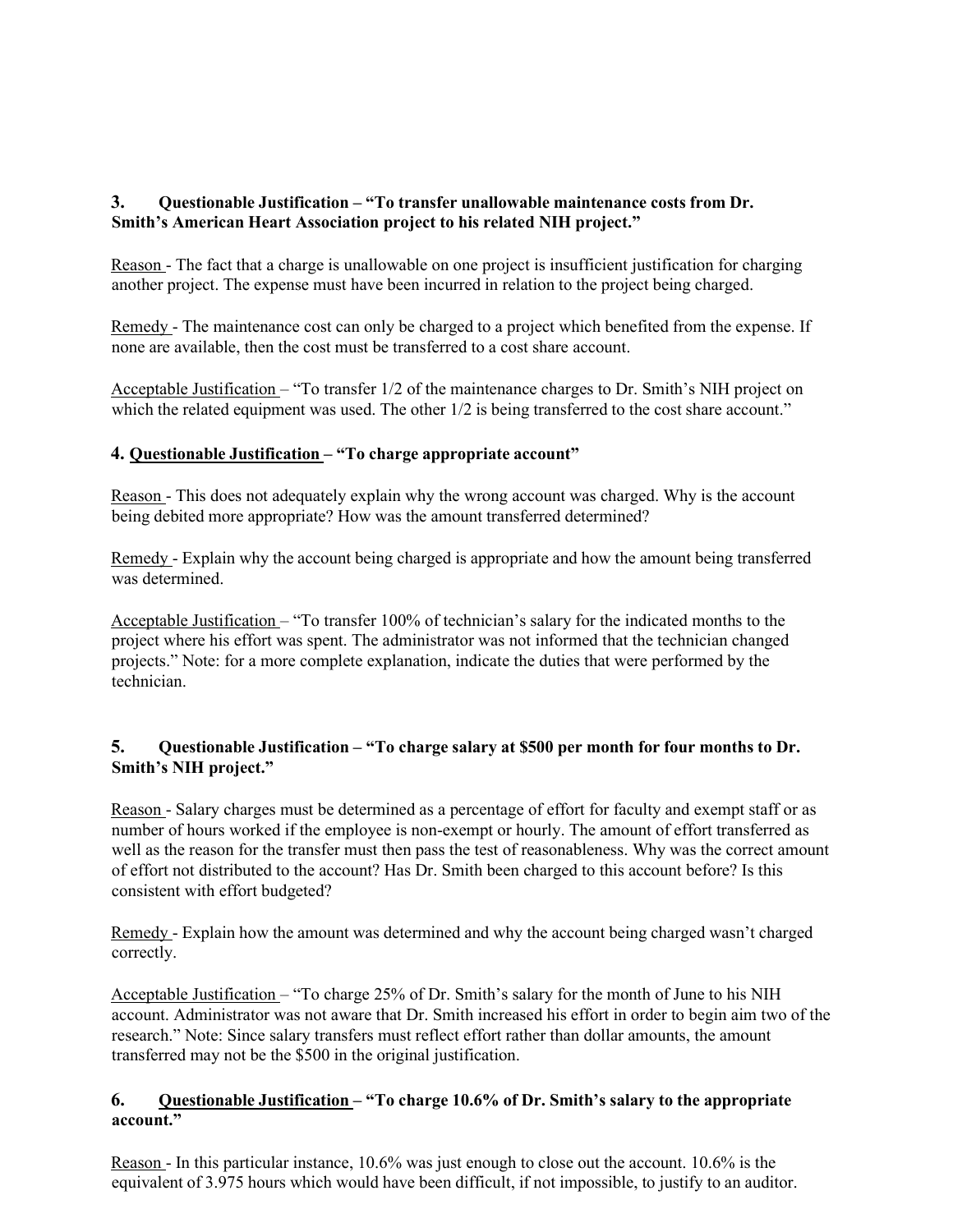Remedy - None. The amount transferred and the reason for the transfer must be well documented.

# **7. Questionable Justification - "To charge a portion of temporary employee's salary to the project."**

Reason - The reason for the transfer needs to be included. What was the person's role on the project? Also, the amount transferred must be adequately justified (10%, 20%, 100%, etc.).

Remedy - Indicate what the person's role on the project was and how the amount was determined.

Acceptable Justification – "To transfer 50% of the temporary technician's salary to Dr. Jones' project. This person split time equally between the NIH project and the American Heart Association project." Note: for a more complete explanation, indicate the duties that were performed by the technician.

# **8. Questionable Justification - "To transfer \$500 of supply costs to the appropriate account."**

Reason - The amount transferred must be adequately justified as well as the reason for the transfer. Are projects related? Why, other than clerical error, wasn't order charged to the proper account?

Remedy - Explain how the amount was determined and why the account being debited should be charged. Acceptable Justification - "To transfer 50% of supplies to Dr. Smith's NIH account. Supplies are to be shared equally between the two related projects that used the supplies per lab usage records. The supplies were used to perform assays described in specific aim number 2 of the NIH project. The project being debited did not yet have an account number when the supplies were ordered."

# **9. Questionable Justification - "To split maintenance charges between related projects."**

Reason - The amount transferred must be adequately justified and reasonable. Also, indicate whether equipment was used to support the project being charged.

Remedy - Indicate how the amount transferred was determined and why the account being debited wasn't charged when the bill was paid.

Acceptable Justification – "To transfer 50% of the maintenance costs to Dr. Smith's NIH account. These costs are to be shared equally between the two related projects. The administrator was not informed that the equipment was going to be used for Dr. Smith's NIH project. The maintenance agreement is for the DNA sequencer used for specific aim 1 of the NIH project."

**10. Questionable Justification – "To transfer after end date charges to the appropriate accounts for the month of July.....we did not get a chance to determine which one of Dr. Smith's grants would be able to support the above technician other than his NIH grants."**